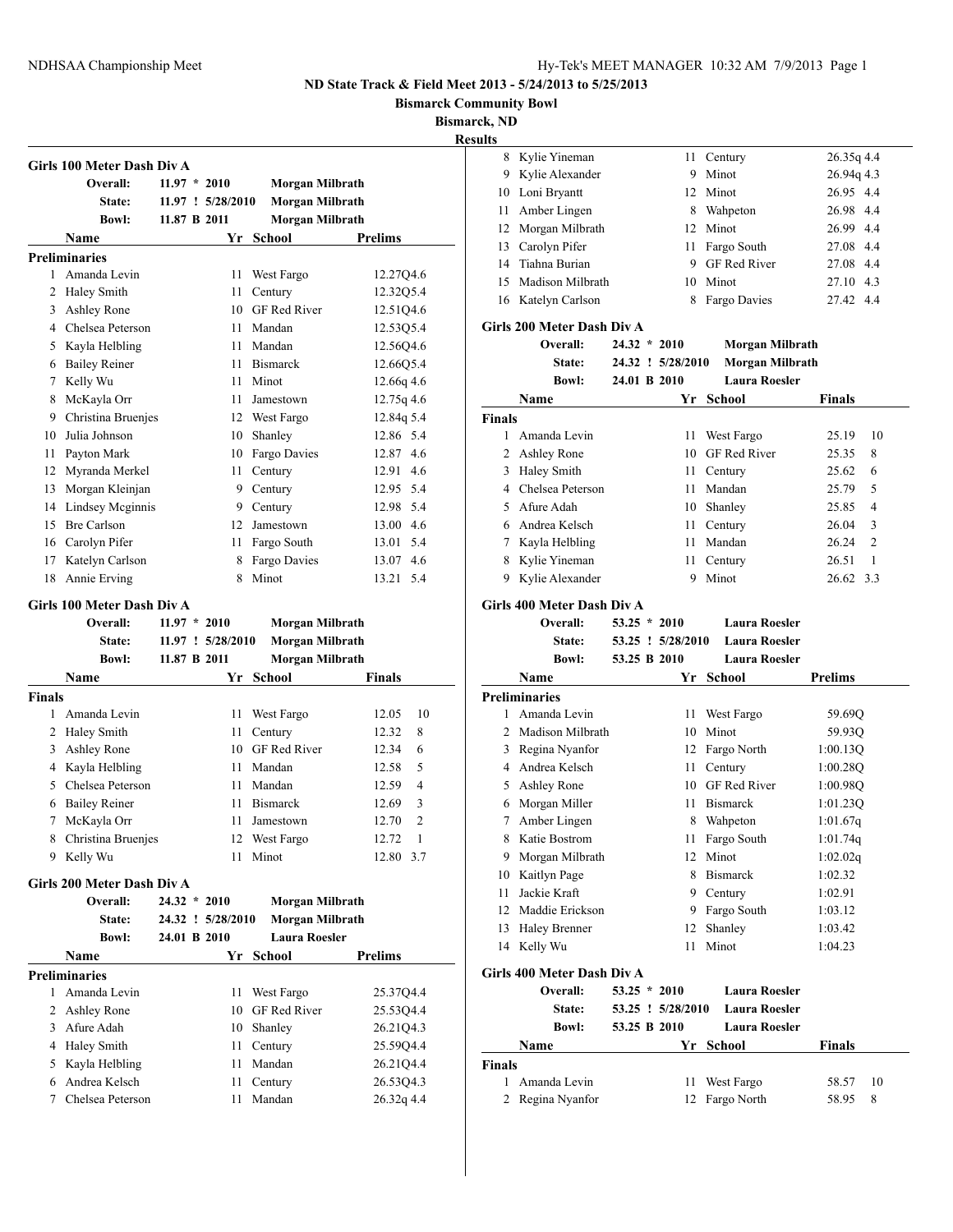**Bismarck Community Bowl**

## **Bismarck, ND**

**Results**

|               | Finals  (Girls 400 Meter Dash Div A) |                  |    |                      |               |    |
|---------------|--------------------------------------|------------------|----|----------------------|---------------|----|
|               | Name                                 |                  |    | Yr School            | Finals        |    |
| 3             | Andrea Kelsch                        |                  | 11 | Century              | 59.39         | 6  |
|               | 4 Morgan Miller                      |                  | 11 | <b>Bismarck</b>      | 59.90         | 5  |
| 5             | Ashley Rone                          |                  |    | 10 GF Red River      | 1:00.08       | 4  |
|               | 6 Madison Milbrath                   |                  |    | 10 Minot             | 1:00.31       | 3  |
|               | 7 Morgan Milbrath                    |                  |    | 12 Minot             | 1:00.54       | 2  |
| 8             | Amber Lingen                         |                  |    | 8 Wahpeton           | 1:00.94       | 1  |
| 9.            | Katie Bostrom                        |                  | 11 | Fargo South          | 1:02.08       |    |
|               | Girls 800 Meter Run Div A            |                  |    |                      |               |    |
|               | Overall:                             | $2:10.78 * 2008$ |    | <b>Laura Roesler</b> |               |    |
|               | <b>State:</b>                        | 2:10.78 ! 2008   |    | <b>Laura Roesler</b> |               |    |
|               | <b>Bowl:</b>                         | 2:10.78 B 2008   |    | <b>Laura Roesler</b> |               |    |
|               | Name                                 |                  |    | Yr School            | <b>Finals</b> |    |
| Finals        |                                      |                  |    |                      |               |    |
| 1             | Madeline Strandemo                   |                  | 12 | Fargo South          | 2:17.34       | 10 |
|               | 2 Sierra Link                        |                  | 11 | Century              | 2:18.83       | 8  |
|               | 3 Brittany Brownotter                |                  |    | 11 Bismarck          | 2:19.16       | 6  |
|               | 4 Taryn Neameyer                     |                  |    | 9 Century            | 2:20.87       | 5  |
|               | 5 Caitlyn Carlson                    |                  |    | 12 Bismarck          | 2:21.08       | 4  |
|               | 6 Katie Bye                          |                  |    | 9 Fargo Davies       | 2:23.53       | 3  |
| $\tau$        | Ellen Erie                           |                  |    | 9 Shanley            | 2:23.69       | 2  |
| 8             | Sam Huether                          |                  |    | 12 Minot             | 2:23.83       | 1  |
| 9.            | Jaiden Schutte                       |                  |    | 10 Century           | 2:24.06       |    |
|               | 10 Brooke Grooters                   |                  |    | 12 West Fargo        | 2:24.62       |    |
| 11            | Jackie Harmon                        |                  |    | 10 Fargo North       | 2:25.72       |    |
| 12            | Jordan Jacob                         |                  | 10 | Century              | 2:26.95       |    |
| 13            | Meleah Leiss                         |                  | 12 | Dickinson            | 2:31.61       |    |
|               |                                      |                  |    |                      |               |    |
|               | Girls 1600 Meter Run Div A           |                  |    |                      |               |    |
|               | Overall:                             | 4:44.44 * 1993   |    | <b>Becki Wells</b>   |               |    |
|               | <b>State:</b>                        | 4:44.44 ! 1993   |    | <b>Becki Wells</b>   |               |    |
|               | <b>Bowl:</b>                         | 4:56.19 B 2001   |    | <b>Carly Emil</b>    |               |    |
|               | Name                                 |                  |    | Yr School            | <b>Finals</b> |    |
| <b>Finals</b> |                                      |                  |    |                      |               |    |
| 1             | <b>Brittany Brownotter</b>           |                  | 11 | <b>Bismarck</b>      | 5:08.02       | 10 |
|               | 2 Katie Bye                          |                  |    | 9 Fargo Davies       | 5:15.47       | 8  |
| 3             | Jordan Jacob                         |                  |    | 10 Century           | 5:15.52       | 6  |
| 4             | Lexi Zeis                            |                  | 11 | <b>Bismarck</b>      | 5:16.42       | 5  |
| 5             | Taryn Neameyer                       |                  |    | 9 Century            | 5:18.73       | 4  |
| 6             | Madeline Strandemo                   |                  | 12 | Fargo South          | 5:20.83       | 3  |
| 7             | Alison Allmer                        |                  | 12 | Jamestown            | 5:23.56       | 2  |
| 8             | Molly Sarafolean                     |                  | 8  | Fargo North          | 5:23.89       | 1  |
| 9             | Ali Lindsay                          |                  | 12 | <b>GF</b> Central    | 5:23.94       |    |
| 10            | Grace Gannon                         |                  | 9. | <b>Bismarck</b>      | 5:28.41       |    |
| 11            | <b>Brittney Humphrey</b>             |                  | 10 | Century              | 5:29.58       |    |
| 12            | Karly Ackley                         |                  | 8  | <b>GF</b> Central    | 5:35.68       |    |
| 13            | Rachel Cox                           |                  |    | 10 GF Central        | 5:36.89       |    |
| 14            | April Berntson                       |                  | 10 | Valley City          | 5:37.30       |    |
| 15            | Lily Larsen                          |                  | 12 | <b>GF</b> Central    | 5:37.36       |    |
| 16            | Alicia Swenson                       |                  | 11 | Fargo North          | 5:39.05       |    |
| 17            | Samantha Swenson                     |                  | 11 | Fargo North          | 5:41.97       |    |

| Girls 3200 Meter Run Div A |                                      |                   |                |                          |                            |  |  |
|----------------------------|--------------------------------------|-------------------|----------------|--------------------------|----------------------------|--|--|
|                            | Overall:                             | $10:36.95 * 2004$ |                | <b>Krista Anderson</b>   |                            |  |  |
|                            | State:                               | 10:37.14 ! 2000   |                | <b>Carly Emil</b>        |                            |  |  |
|                            | <b>Bowl:</b>                         | 10:36.95 B 2004   |                | <b>Krista Anderson</b>   |                            |  |  |
|                            | Name                                 |                   |                | Yr School                | <b>Finals</b>              |  |  |
| <b>Finals</b>              |                                      |                   |                |                          |                            |  |  |
| 1                          | <b>Brittany Brownotter</b>           |                   | 11             | <b>Bismarck</b>          | 10<br>11:10.80             |  |  |
| $\overline{c}$             | Alison Allmer                        |                   |                | 12 Jamestown             | 11:24.33<br>8              |  |  |
| 3                          | Jordan Jacob                         |                   |                | 10 Century               | 6<br>11:36.96              |  |  |
|                            | 4 Katie Bye                          |                   |                | 9 Fargo Davies           | 5<br>11:47.62              |  |  |
|                            | 5 Lexi Zeis                          |                   | 11             | <b>Bismarck</b>          | 4<br>11:48.07              |  |  |
|                            | 6 Karly Ackley                       |                   |                | 8 GF Central             | 3<br>11:48.14              |  |  |
|                            | 7 Grace Gannon                       |                   |                | 9 Bismarck               | $\overline{2}$<br>12:01.12 |  |  |
|                            | 8 Brittney Humphrey                  |                   |                | 10 Century               | 12:01.18<br>1              |  |  |
|                            | 9 Jennifer Dufner                    |                   |                | 8 West Fargo             | 12:05.76                   |  |  |
|                            | 10 Paige Melin                       |                   |                | 12 Century               | 12:16.34                   |  |  |
|                            | 11 Kelby Anderson                    |                   |                | 8 Century                | 12:20.16                   |  |  |
|                            | 12 Alicia Swenson                    |                   | 11 -           | Fargo North              | 12:20.83                   |  |  |
|                            | 13 Gretchen Schreiner                |                   |                | 9 GF Red River           | 12:20.86                   |  |  |
|                            | 14 Andrea Vetter                     |                   |                | 9 Shanley                | 12:21.45                   |  |  |
|                            | 15 Adilene Benitez                   |                   |                | 11 Mandan                | 12:21.89                   |  |  |
|                            | 16 Maddie Bessler                    |                   |                | 9 Fargo South            | 12:23.50                   |  |  |
|                            | 17 Samantha Swenson                  |                   |                | 11 Fargo North           | 12:30.17                   |  |  |
|                            | 18 Katelyn Ask                       |                   |                | 8 West Fargo             | 12:34.83                   |  |  |
|                            | 19 Meg Super                         |                   | 9              | Minot                    | 12:48.10                   |  |  |
| 20                         | Melissa Stewart                      |                   | 12             | <b>Bismarck</b>          | 12:54.56                   |  |  |
|                            | <b>Girls 100 Meter Hurdles Div A</b> |                   |                |                          |                            |  |  |
|                            | Overall:                             |                   | $14.33 * 2005$ | <b>Whitney Carlson</b>   |                            |  |  |
|                            | State:                               |                   | 14.56 ! 2005   | <b>McKenzie Mehlisch</b> |                            |  |  |
|                            | <b>Bowl:</b>                         |                   | 14.48 B 2004   | <b>Adriana Friezen</b>   |                            |  |  |
|                            | Name                                 |                   | Yr             | <b>School</b>            | <b>Prelims</b>             |  |  |
|                            | <b>Preliminaries</b>                 |                   |                |                          |                            |  |  |
| 1                          | Chelsea Peterson                     |                   |                | 11 Mandan                | 15.52Q4.8                  |  |  |
|                            | 2 Lindsey Klug                       |                   |                | 12 Fargo South           | 15.66Q4.4                  |  |  |
|                            | 3 Natalee Todd                       |                   |                | 11 Bismarck              | 15.53Q4.8                  |  |  |
|                            | 4 Christina Bruenjes                 |                   |                | 12 West Fargo            | 15.96Q4.4                  |  |  |
|                            | 5 Kennedi Sand                       |                   |                | 9 West Fargo             | 15.84Q4.8                  |  |  |
|                            | 6 Kaytlyn Bowers                     |                   |                | 10 Mandan                | 16.21Q4.4                  |  |  |
|                            | 7 McKayla Orr                        |                   |                | 11 Jamestown             | $16.05q$ 4.8               |  |  |
| 8                          | Madison Uglem                        |                   |                | 11 Fargo North           | $16.20q$ 4.8               |  |  |
|                            | 9 Hadley Rosales                     |                   |                | 10 Century               | 16.34q 4.4                 |  |  |
|                            | 10 Kylie Alexander                   |                   |                | 9 Minot                  | 16.40 4.8                  |  |  |
| 11                         | <b>Haley Moch</b>                    |                   |                | 12 Century               | 16.47 4.8                  |  |  |
| 12                         | Hannah Weaver                        |                   | 12             | Century                  | 16.64 4.4                  |  |  |

 Ariana Storbakken 11 GF Red River 17.33 4.4 Izzy Waite 10 West Fargo 17.38 4.4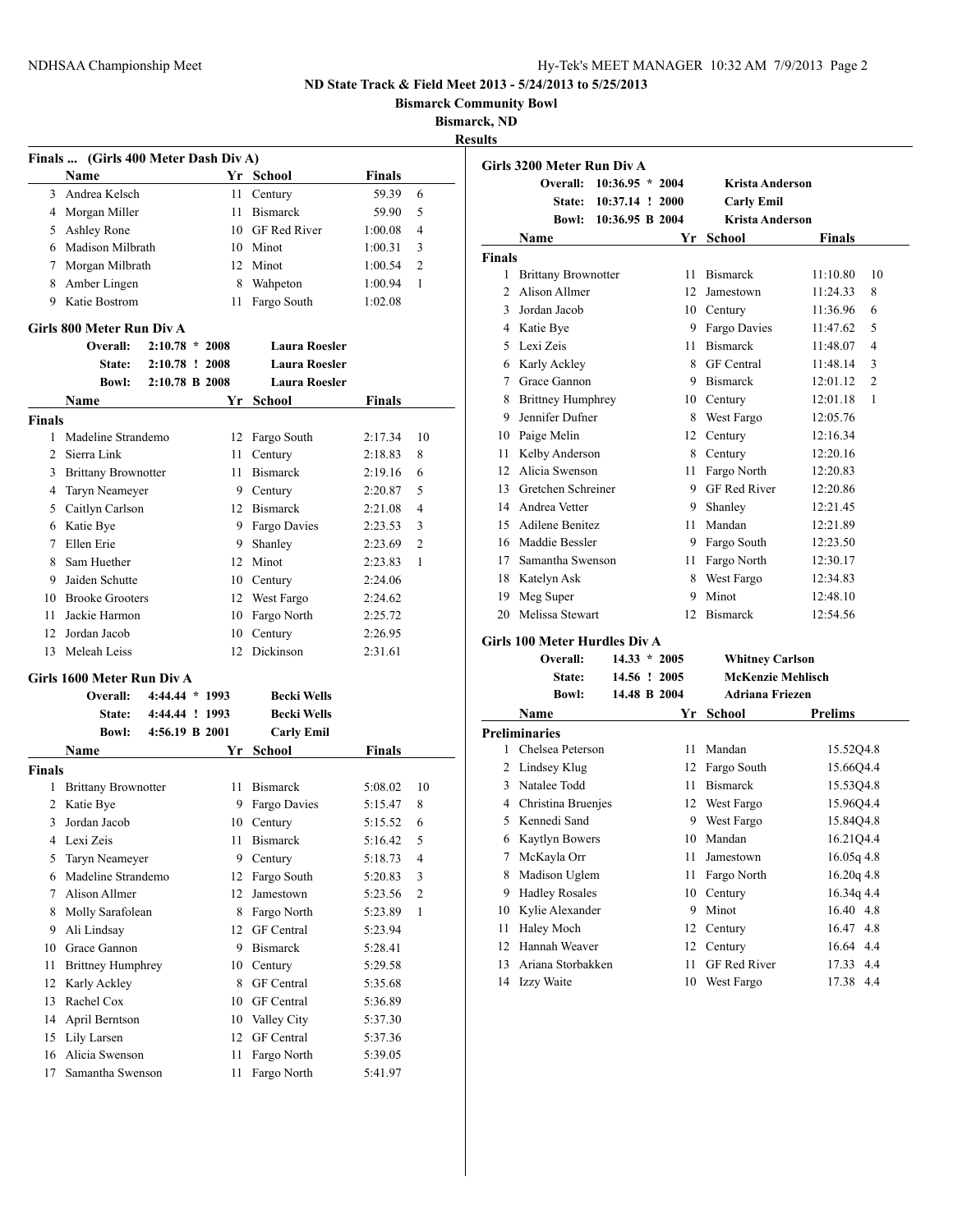**Bismarck Community Bowl**

**Bismarck, ND**

| Results |
|---------|
|---------|

| Girls 100 Meter Hurdles Div A |                                           |                |  |    |                        |                         |  |
|-------------------------------|-------------------------------------------|----------------|--|----|------------------------|-------------------------|--|
|                               | Overall:                                  | $14.33 * 2005$ |  |    | <b>Whitney Carlson</b> |                         |  |
|                               | <b>State:</b>                             | 14.56 ! 2005   |  |    | McKenzie Mehlisch      |                         |  |
|                               | <b>Bowl:</b>                              | 14.48 B 2004   |  |    | <b>Adriana Friezen</b> |                         |  |
|                               | Name                                      |                |  | Yr | <b>School</b>          | Finals                  |  |
| <b>Finals</b>                 |                                           |                |  |    |                        |                         |  |
| 1                             | Lindsey Klug                              |                |  |    | 12 Fargo South         | 15.22<br>10             |  |
| $\overline{2}$                | Chelsea Peterson                          |                |  |    | 11 Mandan              | 15.27<br>8              |  |
| 3                             | Natalee Todd                              |                |  |    | 11 Bismarck            | 15.29<br>6              |  |
|                               | 4 McKayla Orr                             |                |  |    | 11 Jamestown           | 5<br>15.47              |  |
|                               | 5 Hadley Rosales                          |                |  |    | 10 Century             | 4<br>15.48              |  |
|                               | 6 Kennedi Sand                            |                |  |    | 9 West Fargo           | 3<br>15.50              |  |
|                               | 7 Christina Bruenjes                      |                |  |    | 12 West Fargo          | 15.61<br>2              |  |
|                               | 8 Kaytlyn Bowers                          |                |  |    | 10 Mandan              | 16.22<br>1              |  |
| 9                             | Madison Uglem                             |                |  | 11 | Fargo North            | 16.61 3.0               |  |
|                               |                                           |                |  |    |                        |                         |  |
|                               | Girls 300 Meter Hurdles Div A<br>Overall: | $42.26 * 2006$ |  |    |                        |                         |  |
|                               |                                           | 42.51 ! 2010   |  |    | <b>Whitney Carlson</b> |                         |  |
|                               | <b>State:</b>                             | 42.26 B 2006   |  |    | <b>Ellie Grooters</b>  |                         |  |
|                               | <b>Bowl:</b>                              |                |  |    | <b>Whitney Carlson</b> |                         |  |
|                               | <b>Name</b>                               |                |  | Yr | <b>School</b>          | Prelims                 |  |
| 1                             | <b>Preliminaries</b>                      |                |  |    |                        |                         |  |
|                               | Afure Adah                                |                |  |    | 10 Shanley             | 45.82Q                  |  |
|                               | 2 Chelsea Peterson                        |                |  |    | 11 Mandan              | 46.35Q                  |  |
|                               | 3 McKayla Orr                             |                |  |    | 11 Jamestown           | 46.25Q                  |  |
|                               | 4 Hannah Weaver                           |                |  |    | 12 Century             | 46.96Q                  |  |
| 5                             | Sophi Simonson                            |                |  |    | 12 Fargo North         | 46.79Q                  |  |
|                               | 6 Sophie Bengson                          |                |  |    | 10 Minot               | 47.00Q                  |  |
|                               | 7 Kylie Alexander                         |                |  |    | 9 Minot                | 47.98q                  |  |
|                               | 8 Molly Wynn                              |                |  |    | 12 Wahpeton            | 48.05q                  |  |
|                               | 9 Bria Taber                              |                |  |    | 12 Fargo South         | 48.54q                  |  |
|                               | 10 Kaia Beil                              |                |  |    | 7 Fargo Davies         | 48.65                   |  |
| 11                            | Sam Huether                               |                |  |    | 12 Minot               | 48.79                   |  |
| 12                            | Kennedi Sand                              |                |  | 9  | West Fargo             | 49.46                   |  |
|                               | Girls 300 Meter Hurdles Div A             |                |  |    |                        |                         |  |
|                               | Overall:                                  | $42.26 * 2006$ |  |    | <b>Whitney Carlson</b> |                         |  |
|                               | <b>State:</b>                             | 42.51 ! 2010   |  |    | <b>Ellie Grooters</b>  |                         |  |
|                               | <b>Bowl:</b>                              | 42.26 B 2006   |  |    | <b>Whitney Carlson</b> |                         |  |
|                               | Name                                      |                |  |    | Yr School              | <b>Finals</b>           |  |
| Finals                        |                                           |                |  |    |                        |                         |  |
| $\mathbf{1}$                  | Chelsea Peterson                          |                |  | 11 | Mandan                 | 44.28<br>10             |  |
| 2                             | McKayla Orr                               |                |  | 11 | Jamestown              | 45.39<br>8              |  |
| 3                             | Sophi Simonson                            |                |  | 12 | Fargo North            | 45.60<br>6              |  |
| 4                             | Sophie Bengson                            |                |  | 10 | Minot                  | 46.52<br>5              |  |
| 5                             | Hannah Weaver                             |                |  | 12 |                        | $\overline{4}$<br>46.64 |  |
|                               | Afure Adah                                |                |  |    | Century                |                         |  |
| 6                             |                                           |                |  | 10 | Shanley                | 46.80<br>3              |  |
| 7                             | Kylie Alexander                           |                |  | 9  | Minot                  | $\overline{c}$<br>47.14 |  |
| 8                             | Bria Taber                                |                |  | 12 | Fargo South            | 1<br>47.92              |  |
| 9                             | Molly Wynn                                |                |  | 12 | Wahpeton               | 49.82                   |  |

|     | Girls 4x100 Meter Relay Div A         |                        |                |
|-----|---------------------------------------|------------------------|----------------|
|     | 48.76 * 5/28/2010<br>Overall:         | <b>Bismarck</b>        |                |
|     |                                       |                        |                |
|     | K Friedt, A Bennes, T Moser, B Reiner |                        |                |
|     | 48.76 ! 2010<br>State:                | <b>Bismarck</b>        |                |
|     | K Friedt, A Bennes, T Moser, B Reiner |                        |                |
|     | 48.76 B 2010<br><b>Bowl:</b>          |                        |                |
|     | K Friedt, A Bennes, T Moser, B Reiner |                        |                |
|     | Team                                  | Relay                  | <b>Prelims</b> |
|     | <b>Preliminaries</b>                  |                        |                |
| 1   | Century                               | A                      | 50.80Q         |
|     | 1) Myranda Merkel 11                  | 2) Haley Smith 11      |                |
|     | 3) Lindsey Mcginnis 9                 | 4) Kylie Yineman 11    |                |
|     | 2 Fargo North                         | A                      | 50.93Q         |
|     | 1) Regina Nyanfor 12                  | 2) Liza Thompson 12    |                |
|     | 3) Sophi Simonson 12                  | 4) Kira Larson 12      |                |
|     | 3 Jamestown                           | A                      | 51.10Q         |
|     | 1) Bre Carlson 12                     | 2) Siri Jystad 12      |                |
|     | 3) Kylee Voigt 9                      | 4) Madison Barnes 9    |                |
|     | 4 Fargo South                         | A                      | 51.52Q         |
|     | 1) Lindsey Klug 12                    | 2) Carolyn Pifer 11    |                |
|     | 3) Maddie Erickson 9                  | 4) Emma Schalow 11     |                |
|     | 5 Shanley                             | A                      | 51.36Q         |
|     | 1) Alex Day 12                        | 2) Julia Johnson 10    |                |
|     | 3) Afure Adah 10                      | 4) Jessica Vig 9       |                |
|     | 6 West Fargo                          | A                      | 51.90Q         |
|     | 1) Nicole Heinen 10                   | 2) Kennedi Sand 9      |                |
|     | 3) Mykin Gunning 9                    | 4) Courtney Suppa 11   |                |
|     | 7 Mandan                              | A                      | 51.60q         |
|     | 1) Allison Froelich 9                 | 2) Kayla Helbling 11   |                |
|     | 3) Carli Defoe 11                     | 4) Alyssa Breuer 12    |                |
|     | 8 Bismarck                            | A                      | 51.97q         |
|     | 1) Katlin Kelley 10                   | 2) Bailey Reiner 11    |                |
|     | 3) Kaitlyn VanBerkom 12               | 4) Megan Kelley 10     |                |
|     | 9 Fargo Davies                        | А                      | 52.23q         |
|     | 1) Shawna Pantzke 9                   | 2) Payton Mark 10      |                |
|     | 3) Alayna Haugen 10                   | 4) Katelyn Carlson 8   |                |
|     | 10 GF Red River                       | А                      | 52.41          |
|     | 1) Vanessa Bakken 12                  | 2) Hadley Steffen 12   |                |
|     | 3) Tiahna Burian 9                    | 4) Bailee Enlow 9      |                |
| 11  | Minot                                 | A                      | 52.44          |
|     | 1) Loni Bryantt 12                    | 2) Sophie Bengson 10   |                |
|     | 3) Annika Arnold 9                    | 4) Kelly Wu 11         |                |
| 12  | Dickinson                             | A                      | 53.84          |
|     | 1) Tanner Stein 9                     | 2) Megan Erickson 8    |                |
|     | 3) Mikaela Brown 7                    | 4) Macy Mack 8         |                |
| --- | Wahpeton                              | A                      | DQ             |
|     | 1) Molly Wynn 12                      | 2) Shannon Thompson 12 |                |
|     | 3) Amber Lingen 8                     | 4) Lizzie Brown 10     |                |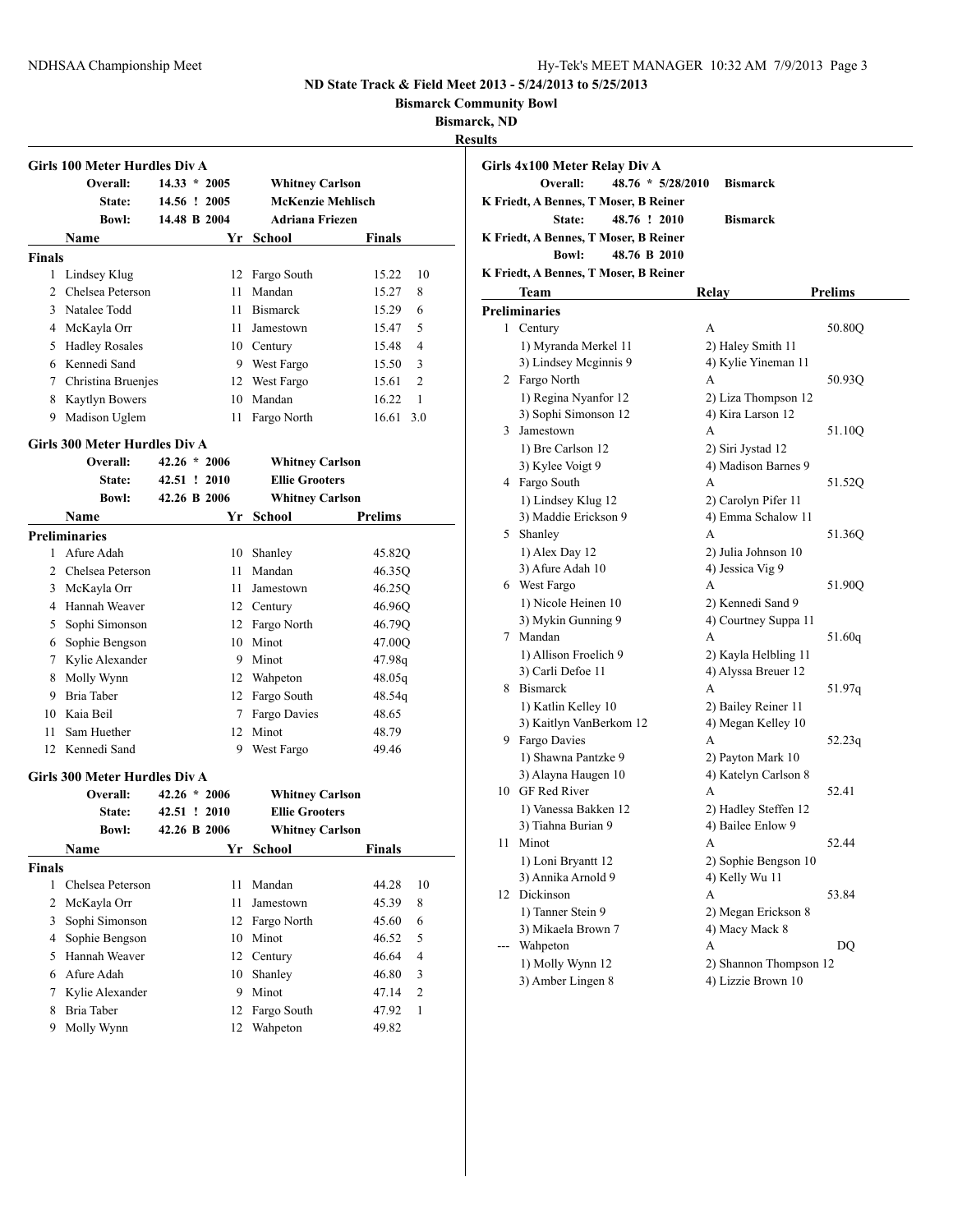**Bismarck Community Bowl**

**Bismarck, ND**

| Girls 4x100 Meter Relay Div A |                                                         |                           |                |    |  |  |  |  |  |
|-------------------------------|---------------------------------------------------------|---------------------------|----------------|----|--|--|--|--|--|
|                               | Overall:<br>$48.76 * 5/28/2010$<br><b>Bismarck</b>      |                           |                |    |  |  |  |  |  |
|                               | K Friedt, A Bennes, T Moser, B Reiner                   |                           |                |    |  |  |  |  |  |
|                               | 48.76 ! 2010<br>State:                                  | <b>Bismarck</b>           |                |    |  |  |  |  |  |
|                               | K Friedt, A Bennes, T Moser, B Reiner                   |                           |                |    |  |  |  |  |  |
|                               | 48.76 B 2010<br><b>Bowl:</b>                            |                           |                |    |  |  |  |  |  |
|                               | K Friedt, A Bennes, T Moser, B Reiner                   |                           |                |    |  |  |  |  |  |
|                               | Team                                                    | Relay                     | Finals         |    |  |  |  |  |  |
| <b>Finals</b>                 |                                                         |                           |                |    |  |  |  |  |  |
|                               | 1 Century                                               | A                         | 49.74          | 10 |  |  |  |  |  |
|                               | 1) Myranda Merkel 11                                    | 2) Haley Smith 11         |                |    |  |  |  |  |  |
|                               | 3) Lindsey Mcginnis 9                                   | 4) Kylie Yineman 11       |                |    |  |  |  |  |  |
|                               | 2 Fargo North                                           | A                         | 50.32          | 8  |  |  |  |  |  |
|                               | 1) Regina Nyanfor 12                                    | 2) Liza Thompson 12       |                |    |  |  |  |  |  |
|                               | 3) Sophi Simonson 12                                    | 4) Kira Larson 12         |                |    |  |  |  |  |  |
|                               | 3 Shanley                                               | A                         | 50.33          | 6  |  |  |  |  |  |
|                               | 1) Alex Day 12                                          | 2) Julia Johnson 10       |                |    |  |  |  |  |  |
|                               | 3) Afure Adah 10                                        | 4) Jessica Vig 9          |                |    |  |  |  |  |  |
|                               | 4 Jamestown                                             | A                         | 50.45          | 5  |  |  |  |  |  |
|                               | 1) Bre Carlson 12                                       | 2) Siri Jystad 12         |                |    |  |  |  |  |  |
|                               | 3) Kylee Voigt 9                                        | 4) Madison Barnes 9       |                |    |  |  |  |  |  |
|                               | 5 Fargo South                                           | A                         | 50.92          | 4  |  |  |  |  |  |
|                               | 1) Lindsey Klug 12                                      | 2) Carolyn Pifer 11       |                |    |  |  |  |  |  |
|                               | 3) Maddie Erickson 9                                    | 4) Emma Schalow 11        |                |    |  |  |  |  |  |
|                               | 6 Mandan                                                | A                         | 51.22          | 3  |  |  |  |  |  |
|                               | 1) Allison Froelich 9                                   | 2) Kayla Helbling 11      |                |    |  |  |  |  |  |
|                               | 3) Carli Defoe 11                                       | 4) Kristi Reuer 10        |                |    |  |  |  |  |  |
|                               | 7 West Fargo                                            | A                         | 51.30          | 2  |  |  |  |  |  |
|                               | 1) Nicole Heinen 10                                     | 2) Kennedi Sand 9         |                |    |  |  |  |  |  |
|                               | 3) Mykin Gunning 9                                      | 4) Courtney Suppa 11      |                |    |  |  |  |  |  |
|                               | 8 Bismarck                                              | A                         | 51.50          | 1  |  |  |  |  |  |
|                               | 1) Katlin Kelley 10                                     | 2) Bailey Reiner 11       |                |    |  |  |  |  |  |
|                               | 3) Kaitlyn VanBerkom 12                                 | 4) Morgan Miller 11       |                |    |  |  |  |  |  |
|                               | 9 Fargo Davies                                          | A                         | 51.55          |    |  |  |  |  |  |
|                               | 1) Shawna Pantzke 9                                     | 2) Payton Mark 10         |                |    |  |  |  |  |  |
|                               | 3) Alayna Haugen 10                                     | 4) Katelyn Carlson 8      |                |    |  |  |  |  |  |
|                               |                                                         |                           |                |    |  |  |  |  |  |
|                               | Girls 4x200 Meter Relay Div A                           |                           |                |    |  |  |  |  |  |
|                               | $1:43.41 * 2006$<br>Overall:                            | Milnor/Wynd/Lidg          |                |    |  |  |  |  |  |
|                               | C Boyer, J Ellefson, T Mauch, K Stark                   |                           |                |    |  |  |  |  |  |
|                               | 1:43.51 ! 2004<br>State:                                | <b>Bismarck</b>           |                |    |  |  |  |  |  |
|                               | Kelsey Reimnitz, Devon Wentz, Shalee Schoch Kacie Sweep |                           |                |    |  |  |  |  |  |
|                               | 1:43.41 B 2006<br><b>Bowl:</b>                          |                           |                |    |  |  |  |  |  |
|                               | Mauch, Boyer, Stark, Ellefson                           |                           |                |    |  |  |  |  |  |
|                               | Team                                                    | Relay                     | <b>Prelims</b> |    |  |  |  |  |  |
|                               | <b>Preliminaries</b>                                    |                           |                |    |  |  |  |  |  |
|                               | 1 Fargo North                                           | A                         | 1:45.80Q       |    |  |  |  |  |  |
|                               | 1) Regina Nyanfor 12                                    | 2) Olivia Hammerschmidt 9 |                |    |  |  |  |  |  |
|                               | 3) Sophi Simonson 12                                    | 4) Kira Larson 12         |                |    |  |  |  |  |  |
|                               | 2 West Fargo                                            | A                         | 1:48.11Q       |    |  |  |  |  |  |
|                               | 1) Nicole Heinen 10                                     | 2) Kennedi Sand 9         |                |    |  |  |  |  |  |
|                               | 3) Madison Urlaub 7                                     | 4) Amanda Levin 11        |                |    |  |  |  |  |  |
|                               |                                                         |                           |                |    |  |  |  |  |  |

| 3             | <b>Bismarck</b>                                         | А                         | 1:48.29Q      |    |
|---------------|---------------------------------------------------------|---------------------------|---------------|----|
|               | 1) Morgan Miller 11                                     | 2) Sadie Luetzen 9        |               |    |
|               | 3) Kaitlyn Page 8                                       | 4) Bailey Reiner 11       |               |    |
|               | 4 Century                                               | A                         | 1:48.76Q      |    |
|               | 1) Sierra Link 11                                       | 2) Kylie Yineman 11       |               |    |
|               | 3) Katie Scherr 9                                       | 4) Lindsey Meginnis 9     |               |    |
|               | 5 Mandan                                                | A                         | 1:48.63Q      |    |
|               | 1) Allison Froelich 9                                   | 2) Kayla Helbling 11      |               |    |
|               | 3) Carli Defoe 11                                       | 4) Shelby Peterson 12     |               |    |
|               | 6 Fargo South                                           | А                         | 1:49.03Q      |    |
|               | 1) Margrit Johannsson 8                                 | 2) Carolyn Pifer 11       |               |    |
|               | 3) Maddie Erickson 9                                    | 4) Katie Bostrom 11       |               |    |
| 7             | Jamestown                                               | A                         | 1:48.87q      |    |
|               |                                                         |                           |               |    |
|               | 1) Bre Carlson 12                                       | 2) Siri Jystad 12         |               |    |
|               | 3) Ally Ova 12<br>8 GF Red River                        | 4) Kylee Voigt 9          |               |    |
|               |                                                         | A                         | 1:50.12q      |    |
|               | 1) Ashley Rone 10                                       | 2) Tiahna Burian 9        |               |    |
|               | 3) Bailee Enlow 9                                       | 4) Vanessa Bakken 12      |               |    |
|               | 9 Wahpeton                                              | A                         | 1:50.75q      |    |
|               | 1) Molly Wynn 12                                        | 2) Kelsey Breuer 12       |               |    |
|               | 3) Tylee Irwin 8                                        | 4) Amber Lingen 8         |               |    |
|               | 10 Fargo Davies                                         | А                         | 1:51.09       |    |
|               | 1) Maria Slette 10                                      | 2) Payton Mark 10         |               |    |
|               | 3) Shawna Pantzke 9                                     | 4) Katelyn Carlson 8      |               |    |
| 11            | Minot                                                   | A                         | 1:51.51       |    |
|               | 1) Kylie Alexander 9                                    | 2) Madison Milbrath 10    |               |    |
|               | 3) Annika Arnold 9                                      | 4) Loni Bryantt 12        |               |    |
| 12            | Shanley                                                 | A                         | 1:53.52       |    |
|               | 1) Alex Day 12                                          | 2) Julia Johnson 10       |               |    |
|               | 3) Afure Adah 10                                        | 4) Jessica Vig 9          |               |    |
| 13            | Williston                                               | A                         | 1:54.21       |    |
|               | 1) Amanda Nelson 10                                     | 2) Maddie Maddocks 11     |               |    |
|               | 3) Kyla Cook 10                                         | 4) Kayla Bloomquist 8     |               |    |
|               | 14 Dickinson                                            | А                         | 1:55.58       |    |
|               | 1) Tanner Stein 9                                       | 2) Megan Erickson 8       |               |    |
|               | 3) Aspen Galster 8                                      | 4) Mikaela Brown 7        |               |    |
|               | Girls 4x200 Meter Relay Div A                           |                           |               |    |
|               | $1:43.41 * 2006$<br>Overall:                            | Milnor/Wynd/Lidg          |               |    |
|               | C Boyer, J Ellefson, T Mauch, K Stark                   |                           |               |    |
|               |                                                         |                           |               |    |
|               | State: 1:43.51 ! 2004                                   | Bismarck                  |               |    |
|               | Kelsey Reimnitz, Devon Wentz, Shalee Schoch Kacie Sweep |                           |               |    |
|               | <b>Bowl:</b><br>1:43.41 B 2006                          |                           |               |    |
|               | Mauch, Boyer, Stark, Ellefson                           |                           |               |    |
|               | Team                                                    | Relav                     | <b>Finals</b> |    |
| <b>Finals</b> |                                                         |                           |               |    |
|               | 1 Fargo North                                           | А                         | 1:44.08       | 10 |
|               | 1) Regina Nyanfor 12                                    | 2) Olivia Hammerschmidt 9 |               |    |

|   | 1) Regina Nyanfor 12 | 2) Olivia Hammerschmidt 9 |         |     |
|---|----------------------|---------------------------|---------|-----|
|   | 3) Sophi Simonson 12 | 4) Kira Larson 12         |         |     |
| 2 | West Fargo           | А                         | 1:45.90 | 8   |
|   | 1) Nicole Heinen 10  | 2) Kennedi Sand 9         |         |     |
|   | 3) Mykin Gunning 9   | 4) Amanda Levin 11        |         |     |
|   | <b>Bismarck</b>      | A                         | 1:46.52 | - 6 |
|   | 1) Bailey Reiner 11  | 2) Kaitlyn Page 8         |         |     |
|   | 3) Morgan Miller 11  | 4) Caitlyn Carlson 12     |         |     |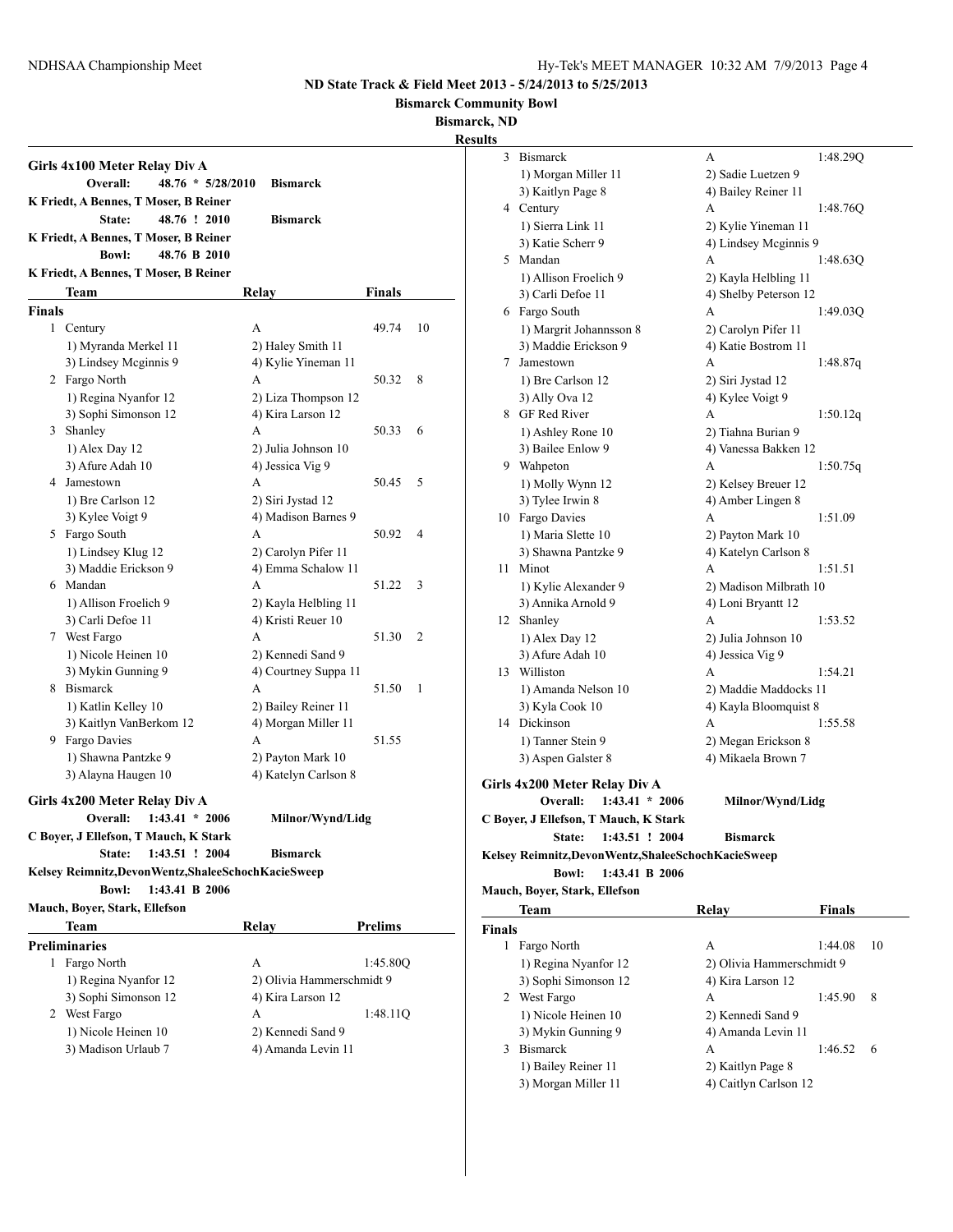**Bismarck Community Bowl**

**Bismarck, ND**

## **Result**

|               | Finals  (Girls 4x200 Meter Relay Div A)      |                          |               |    |
|---------------|----------------------------------------------|--------------------------|---------------|----|
|               | Team                                         | Relay                    | <b>Finals</b> |    |
|               | 4 Fargo South                                | A                        | 1:46.68       | 5  |
|               | 1) Margrit Johannsson 8                      | 2) Carolyn Pifer 11      |               |    |
|               | 3) Maddie Erickson 9                         | 4) Katie Bostrom 11      |               |    |
|               | 5 Century                                    | А                        | 1:47.24       | 4  |
|               | 1) Sierra Link 11                            | 2) Katie Scherr 9        |               |    |
|               | 3) Kylie Yineman 11                          | 4) Lindsey Mcginnis 9    |               |    |
|               | 6 Mandan                                     | A                        | 1:47.30       | 3  |
|               |                                              | 2) Kayla Helbling 11     |               |    |
|               | 1) Allison Froelich 9                        |                          |               |    |
|               | 3) Carli Defoe 11                            | 4) Shelby Peterson 12    |               |    |
|               | 7 GF Red River                               | A                        | 1:47.37       | 2  |
|               | 1) Tiahna Burian 9                           | 2) Hadley Steffen 12     |               |    |
|               | 3) Kya Glenn 10                              | 4) Bailee Enlow 9        |               |    |
|               | 8 Jamestown                                  | A                        | 1:48.40       | 1  |
|               | 1) Kylee Voigt 9                             | 2) Ally Ova 12           |               |    |
|               | 3) Siri Jystad 12                            | 4) Madison Barnes 9      |               |    |
|               | 9 Wahpeton                                   | A                        | 1:48.91       |    |
|               | 1) Molly Wynn 12                             | 2) Kelsey Breuer 12      |               |    |
|               | 3) Tylee Irwin 8                             | 4) Amber Lingen 8        |               |    |
|               |                                              |                          |               |    |
|               | Girls 4x400 Meter Relay Div A                |                          |               |    |
|               | $4:00.08 * 2003$<br>Overall:                 | Mandan                   |               |    |
|               | M Luther, K Streyle, A Taylor, A Streyle     |                          |               |    |
|               | $4:00.08$ ! 2003<br>State:                   |                          |               |    |
|               | M. Luther, K. Streyle, A. Taylor, A. Streyle |                          |               |    |
|               | <b>Bowl:</b><br>3:59.05 B 2009               |                          |               |    |
|               | Lynch, Herauf, Beaudoin, Messer              |                          |               |    |
|               | Team                                         | Relay                    | <b>Finals</b> |    |
| <b>Finals</b> |                                              |                          |               |    |
| 1             |                                              |                          |               |    |
|               |                                              |                          |               |    |
|               | Fargo North                                  | A                        | 4:00.49       | 10 |
|               | 1) Regina Nyanfor 12                         | 2) Jackie Harmon 10      |               |    |
|               | 3) Sophi Simonson 12                         | 4) Kira Larson 12        |               |    |
|               | 2 Century                                    | A                        | 4:04.74       | 8  |
|               | 1) Andrea Kelsch 11                          | 2) Hannah Weaver 12      |               |    |
|               | 3) Sierra Link 11                            | 4) Taryn Neameyer 9      |               |    |
|               | 3 Minot                                      | А                        | 4:06.35       | 6  |
|               | 1) Madison Milbrath 10                       | 2) Loni Bryantt 12       |               |    |
|               | 3) Kylie Alexander 9                         | 4) Sam Huether 12        |               |    |
|               | 4 GF Red River                               | A                        | 4:09.03       | 5  |
|               | 1) Kya Glenn 10                              | 2) Hannah Arason 9       |               |    |
|               | 3) Tiahna Burian 9                           | 4) Ashley Rone 10        |               |    |
| 5             | Jamestown                                    | А                        | 4:09.99       | 4  |
|               | 1) Kylee Voigt 9                             | 2) Siri Jystad 12        |               |    |
|               | 3) Madison Barnes 9                          | 4) McKayla Orr 11        |               |    |
|               | 6 Fargo South                                | А                        | 4:10.72       | 3  |
|               |                                              |                          |               |    |
|               | 1) Katie Bostrom 11                          | 2) Maddie Erickson 9     |               |    |
|               | 3) Bria Taber 12                             | 4) Madeline Strandemo 12 |               |    |
|               | 7 Wahpeton                                   | А                        | 4:11.09       | 2  |
|               | 1) Molly Wynn 12                             | 2) Kelsey Breuer 12      |               |    |
|               | 3) Tylee Irwin 8                             | 4) Amber Lingen 8        |               |    |
| 8             | Shanley                                      | А                        | 4:11.27       | 1  |
|               | 1) Afure Adah 10                             | 2) Haley Brenner 12      |               |    |
|               | 3) Ellen Erie 9                              | 4) Jessica Vig 9         |               |    |

| ults          |                                                               |                           |               |   |
|---------------|---------------------------------------------------------------|---------------------------|---------------|---|
| 9.            | Mandan                                                        | А                         | 4:13.92       |   |
|               | 1) Jacey Wilson 9                                             | 2) Carli Defoe 11         |               |   |
|               | 3) Shelby Peterson 12                                         | 4) Brianna Wilson 11      |               |   |
|               | 10 West Fargo                                                 | A                         | 4:17.10       |   |
|               | 1) Madison Urlaub 7                                           | 2) Brooke Grooters 12     |               |   |
|               | 3) Keana Karnopp 12                                           | 4) Bryce Langerud 10      |               |   |
|               | 11 Fargo Davies                                               | А                         | 4:20.26       |   |
|               | 1) Hannah Brooks 11                                           | 2) Kaia Beil 7            |               |   |
|               | 3) Shawna Pantzke 9                                           | 4) Maria Slette 10        |               |   |
|               | 11 Dickinson                                                  | A                         | 4:20.26       |   |
|               | 1) Meleah Leiss 12                                            | 2) Keely Hutchens 11      |               |   |
|               | 3) Justice Dolajak 10                                         | 4) Aspen Galster 8        |               |   |
|               | --- Bismarck                                                  | А                         | DQ            |   |
|               | 1) Kaitlyn Page 8                                             | 2) Morgan Miller 11       |               |   |
|               | 3) Angie Balliet 9                                            | 4) Caitlyn Carlson 12     |               |   |
|               |                                                               |                           |               |   |
|               | Girls 4x800 Meter Relay Div A<br>$9:29.79 * 1999$<br>Overall: |                           |               |   |
|               | J. Kindschi, M. Jacobson, Katie Reim, Beth Hoge               |                           |               |   |
|               | 9:29.79 ! 1999<br>State:                                      |                           |               |   |
|               |                                                               |                           |               |   |
|               | J. Kindschi, M. Jacobson, K. Reim, B. Hoge<br><b>Bowl:</b>    |                           |               |   |
|               | 9:34.69 B 2009                                                |                           |               |   |
|               | Hermanson, Grooters, Balterzore, Mears                        |                           |               |   |
|               | Team                                                          | Relay                     | <b>Finals</b> |   |
| <b>Finals</b> |                                                               |                           |               |   |
| 1             | <b>Bismarck</b>                                               | А                         | 9:33.03B 10   |   |
|               | 1) Libby Fontenot 11                                          | 2) Caitlyn Carlson 12     |               |   |
|               | 3) Lexi Zeis 11                                               | 4) Brittany Brownotter 11 |               |   |
|               | 2 Century                                                     | A                         | 9:39.26       | 8 |
|               | 1) Sierra Link 11                                             | 2) Jordan Jacob 10        |               |   |
|               | 3) Jaiden Schutte 10                                          | 4) Taryn Neameyer 9       |               |   |
|               | 3 West Fargo                                                  | A                         | 10:03.90      | 6 |
|               | 1) Brooke Grooters 12                                         | 2) Jennifer Dufner 8      |               |   |
|               | 3) Madison Urlaub 7                                           | 4) Jessica Rosenau 12     |               |   |
|               | 4 GF Central                                                  | A                         | 10:03.92      | 5 |
|               | 1) Ali Lindsay 12                                             | 2) Taylor Ray 12          |               |   |
|               | 3) Rachel Lindsay 10                                          | 4) Lily Larsen 12         |               |   |
| 5.            | Minot                                                         | А                         | 10:04.12      | 4 |
|               | 1) Jayden Moum 11                                             | 2) Madison Milbrath 10    |               |   |
|               | 3) Meg Super 9                                                | 4) Sam Huether 12         |               |   |
|               | 6 Fargo North                                                 | A                         | 10:04.48      | 3 |
|               | 1) Jackie Harmon 10                                           | 2) Molly Sarafolean 8     |               |   |
|               | 3) Sydney Pladson 11                                          | 4) Elizabeth Roche 10     |               |   |
|               | 7 Shanley                                                     | А                         | 10:05.39      | 2 |
|               | 1) Jessica Vig 9                                              | 2) Ellen Erie 9           |               |   |
|               | 3) Haley Brenner 12                                           | 4) Andrea Vetter 9        |               |   |
|               | 8 Fargo Davies                                                | А                         | 10:06.82      | 1 |
|               | 1) Katie Bye 9                                                | 2) Erica Johnson 9        |               |   |
|               | 3) Madison Petrick 7                                          | 4) McKenna Vetter 9       |               |   |
|               | 9 Dickinson                                                   | А                         | 10:12.31      |   |
|               | 1) Meleah Leiss 12                                            | 2) Shelby Stoltz 12       |               |   |
|               | 3) Heather Hintz 8                                            | 4) Elizabeth Yoder        |               |   |
|               | 10 Mandan                                                     | А                         | 10:14.15      |   |
|               | 1) Jacey Wilson 9                                             | 2) Nicolle Trenda 12      |               |   |

3) Shelby Peterson 12 4) Adilene Benitez 11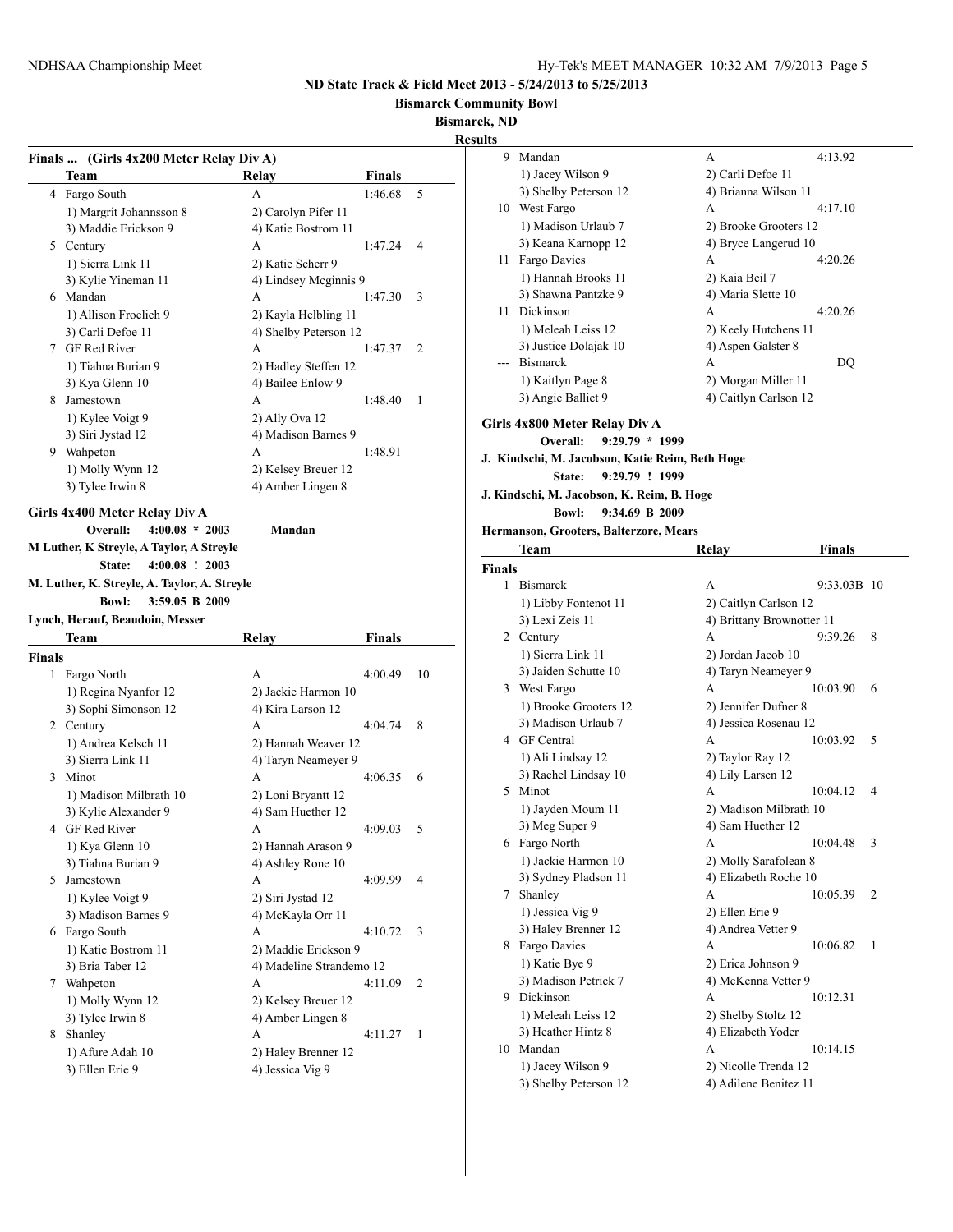**Bismarck Community Bowl**

**Bismarck, ND**

|               | Finals  (Girls 4x800 Meter Relay Div A) |                  |                  |                          |               |                |
|---------------|-----------------------------------------|------------------|------------------|--------------------------|---------------|----------------|
|               | Team                                    |                  |                  | Relay                    | <b>Finals</b> |                |
| 11            | Williston                               |                  |                  | A                        | 10:18.19      |                |
|               | 1) Olivia Larsen 11                     |                  |                  | 2) Jensen Clarke 9       |               |                |
|               | 3) Hannah Juhl 8                        |                  |                  | 4) Kayla Bloomquist 8    |               |                |
|               | 12 Wahpeton                             |                  |                  | A                        | 10:30.87      |                |
|               | 1) Kelsey Breuer 12                     |                  |                  | 2) Jessica Mastel 11     |               |                |
|               | 3) Courtney Breuer 12                   |                  |                  | 4) Tylee Irwin 8         |               |                |
|               | 13 GF Red River                         |                  |                  | A                        | 10:45.32      |                |
|               | 1) Gretchen Schreiner 9                 |                  |                  | 2) Ashley Conneran 7     |               |                |
|               | 3) Katie Oflannagan 9                   |                  |                  | 4) Rachel Loehr 11       |               |                |
|               |                                         |                  |                  |                          |               |                |
|               | Girls High Jump Div A<br>Overall:       | $5-09.25 * 2003$ |                  | <b>Halley Odegaard</b>   |               |                |
|               | State:                                  |                  | 5-09 ! 5/24/2013 | Kira Larson              |               |                |
|               |                                         |                  |                  |                          |               |                |
|               | <b>Bowl:</b>                            | 5-09.25 B 2003   |                  | <b>Haley Odegaard</b>    |               |                |
|               | Name                                    |                  | Yr               | School                   | Finals        |                |
| <b>Finals</b> |                                         |                  |                  |                          |               |                |
| 1             | Kira Larson                             |                  | 12               | Fargo North              | 5-09.00!      | 10             |
| 2             | Hannah Larson                           |                  |                  | 12 Century               | 5-04.00       | 8              |
|               | 3 Izzy Waite                            |                  | 10               | West Fargo               | 5-01.00       | 5.5            |
| 3             | Hannah Arason                           |                  | 9                | GF Red River             | 5-01.00       | 5.5            |
| 5             | Alexis Goldade                          |                  |                  | 12 Mandan                | $J5-01.00$    | 4              |
|               | 6 Gabby Ries                            |                  | 9                | Shanley                  | J5-01.00      | 3              |
| 7             | Shelby Gustafson                        |                  | 11               | West Fargo               | 4-11.00       | 1.5            |
| 7             | Macy Lynch                              |                  | 11               | Century                  | 4-11.00       | 1.5            |
|               | 9 Makayla Hickman                       |                  | 8                | Mandan                   | J4-11.00      |                |
|               | 10 Hadley Rosales                       |                  |                  | 10 Century               | 4-09.00       |                |
|               | 10 Natalee Todd                         |                  | 11               | <b>Bismarck</b>          | 4-09.00       |                |
| 10            | Rachel Schumacher                       |                  | 9                | <b>Bismarck</b>          | 4-09.00       |                |
| ---           | <b>Kaytlyn Bowers</b>                   |                  | 10               | Mandan                   | NH            |                |
|               | <b>Girls Pole Vault Div A</b>           |                  |                  |                          |               |                |
|               | Overall:                                | $12-04 * 2006$   |                  | <b>Kelsey Aide</b>       |               |                |
|               | State:                                  | $12-00$ ! 2003   |                  | <b>Julie Strenkowski</b> |               |                |
|               | <b>Bowl:</b>                            | 12-04 B 2006     |                  | <b>Kelsey Aide</b>       |               |                |
|               |                                         |                  |                  |                          |               |                |
|               | Name                                    |                  | Yr -             | School                   | <b>Finals</b> |                |
| <b>Finals</b> |                                         |                  |                  |                          |               |                |
| 1             | Haley Moch                              |                  | 12               | Century                  | 11-03.00      | 10             |
| 2             | Kaley Stotz                             |                  | 12               | West Fargo               | 11-00.00      | 8              |
| 3             | Paris Ekman                             |                  | 12               | Shanley                  | 10-06.00      | 6              |
| 4             | Lauren Gietzen                          |                  | 11               | Century                  | J10-06.00     | 5              |
| 5             | Alyssa Breuer                           |                  | 12               | Mandan                   | 10-00.00      | 4              |
| 6             | Clancy Carufel                          |                  | 12               | <b>Bismarck</b>          | 9-09.00       | 3              |
| 7             | Marissa Koppy                           |                  | 10               | Mandan                   | 9-06.00       | $\mathfrak{2}$ |
| 8             | Morgan Gietzen                          |                  | 9                | Century                  | J9-06.00      | 1              |
| 9             | Sara Wiederholt                         |                  | 11               | West Fargo               | J9-06.00      |                |
| 9             | Lizzie Brown                            |                  | 10               | Wahpeton                 | J9-06.00      |                |
| 11            | Liza Thompson                           |                  | 12               | Fargo North              | 9-03.00       |                |
| 11            | Emma Schalow                            |                  | 11               | Fargo South              | 9-03.00       |                |
| 11            | Liz Adsero                              |                  | 11               | Dickinson                | 9-03.00       |                |
| 11            | Sarah Irmen                             |                  | 11               | Fargo Davies             | 9-03.00       |                |
| 11            | Sawyer Uetz                             |                  | 11               | West Fargo               | 9-03.00       |                |
| 16            | <b>Brecklyn Huntley</b>                 |                  | 10               | <b>Bismarck</b>          | 9-00.00       |                |
| 16            | <b>Bailee Enlow</b>                     |                  | 9                | GF Red River             | $9 - 00.00$   |                |

| 16                             | McCall Kroeplin       |                   | 12 | GF Red River             | 9-00.00       |                |  |  |  |  |
|--------------------------------|-----------------------|-------------------|----|--------------------------|---------------|----------------|--|--|--|--|
|                                | 19 Grace Finney       |                   | 9  | <b>GF</b> Central        | 8-06.00       |                |  |  |  |  |
|                                | 19 Shannon Thompson   |                   |    | 12 Wahpeton              | 8-06.00       |                |  |  |  |  |
|                                | --- Kiahna Goodman    |                   | 10 | Fargo South              | ΝH            |                |  |  |  |  |
| <b>Girls Long Jump Div A</b>   |                       |                   |    |                          |               |                |  |  |  |  |
|                                |                       |                   |    |                          |               |                |  |  |  |  |
|                                | <b>Overall:</b>       | $19-05.50 * 2006$ |    | <b>Whitney Carlson</b>   |               |                |  |  |  |  |
|                                | <b>State:</b>         | $19-03.25$ ! 2005 |    | <b>McKenzie Mehlisch</b> |               |                |  |  |  |  |
|                                | <b>Bowl:</b>          | 19-05.50 B 2006   |    | <b>Whitney Carlson</b>   |               |                |  |  |  |  |
|                                | Name                  |                   |    | Yr School                | <b>Finals</b> |                |  |  |  |  |
| <b>Finals</b>                  |                       |                   |    |                          |               |                |  |  |  |  |
| 1                              | <b>Hadley Steffen</b> |                   | 12 | GF Red River             | 18-05.25      | 10             |  |  |  |  |
| 2                              | Emma Schalow          |                   | 11 | Fargo South              | 18-04.50      | 8              |  |  |  |  |
|                                | 3 Bailey Reiner       |                   | 11 | <b>Bismarck</b>          | 18-04.00      | 6              |  |  |  |  |
|                                | 4 Andrea Kelsch       |                   | 11 | Century                  | 17-09.00      | 5              |  |  |  |  |
|                                | 5 Christina Bruenjes  |                   | 12 | West Fargo               | 17-07.50      | 4              |  |  |  |  |
|                                | 6 Kara Schott         |                   | 12 | Fargo South              | 17-05.25      | 3              |  |  |  |  |
| 7                              | Vanessa Bakken        |                   | 12 | GF Red River             | 17-02.00      | $\overline{2}$ |  |  |  |  |
| 8                              | Hannah Larson         |                   |    | 12 Century               | J17-02.00     | 1              |  |  |  |  |
| 9                              | Ali Moody             |                   |    | 12 Dickinson             | 17-00.50      | <b>NWI</b>     |  |  |  |  |
|                                | 10 Macy Lynch         |                   |    | 11 Century               | 16-06.75      | NWI            |  |  |  |  |
| 11                             | Natalee Todd          |                   |    | 11 Bismarck              | 16-06.50      | NWI            |  |  |  |  |
| 12                             | Elise Bauman          |                   |    | 10 Century               | 16-04.25      | <b>NWI</b>     |  |  |  |  |
| 13                             | Kaitlyn VanBerkom     |                   |    | 12 Bismarck              | 16-01.75      | NWI            |  |  |  |  |
| 14                             | Jenna Stilwell        |                   |    | 10 Jamestown             | 16-01.25 NWI  |                |  |  |  |  |
|                                | --- Kiahna Goodman    |                   | 10 | Fargo South              |               | ND NWI         |  |  |  |  |
| $---$                          | Sierra Hample         |                   | 11 | Wahpeton                 | ND            | NWI            |  |  |  |  |
| <b>Girls Triple Jump Div A</b> |                       |                   |    |                          |               |                |  |  |  |  |
|                                |                       |                   |    |                          |               |                |  |  |  |  |
|                                | Overall:              | 39-04.25 * 1998   |    | <b>Crystal Cummins</b>   |               |                |  |  |  |  |
|                                | <b>State:</b>         | 39-04.25 ! 1998   |    | <b>Crystal Cummins</b>   |               |                |  |  |  |  |
|                                | <b>Bowl:</b>          | 39-08.25 B 2008   |    | <b>Kristen Killoran</b>  |               |                |  |  |  |  |
|                                | Name                  |                   | Yr | School                   | <b>Finals</b> |                |  |  |  |  |
| <b>Finals</b>                  |                       |                   |    |                          |               |                |  |  |  |  |
| 1                              | Natalee Todd          |                   |    | 11 Bismarck              | 38-05.50      | 10             |  |  |  |  |
|                                | 2 Hannah Larson       |                   |    | 12 Century               | 37-10.50      | 8              |  |  |  |  |
| 3                              | Mikayla Montgomery    |                   |    | 10 Century               | 36-03.50      | 6              |  |  |  |  |
|                                | 4 Kara Schott         |                   | 12 | Fargo South              | 35-07.50      | 5              |  |  |  |  |
| 5.                             | Shelby Arman          |                   | 9  | <b>Bismarck</b>          | 35-02.50      | 4              |  |  |  |  |
|                                | 6 Jenna Stilwell      |                   |    | 10 Jamestown             | 34-10.50      | 3              |  |  |  |  |
| 7                              | Vanessa Bakken        |                   | 12 | <b>GF Red River</b>      | 34-09.50      | 2              |  |  |  |  |
| 8                              | Lauren Gietzen        |                   | 11 | Century                  | 34-09.00      | 1              |  |  |  |  |
| 9                              | Rachel Schumacher     |                   | 9  | <b>Bismarck</b>          | 34-07.50      | $+0.0$         |  |  |  |  |
| 10                             | Christina Bruenjes    |                   | 12 | West Fargo               | 34-06.50      | 1.0            |  |  |  |  |
| 11                             | Candace Kornelsen     |                   | 12 | Fargo South              | 34-05.50      | 2.5            |  |  |  |  |
| 12                             | Ashley Meyer          |                   | 12 | <b>Bismarck</b>          | 34-01.00      | 2.3            |  |  |  |  |
| 13                             | Ariana Storbakken     |                   | 11 | <b>GF Red River</b>      | 34-00.50      | 3.3            |  |  |  |  |
| 14                             | Ashley Bohrer         |                   | 12 | Century                  | 33-10.50      | 2.1            |  |  |  |  |
| 15                             | Josie Anderson        |                   | 9  | Century                  | 33-10.00      | $+0.0$         |  |  |  |  |
| 16                             | Kaitlyn VanBerkom     |                   | 12 | <b>Bismarck</b>          | 33-09.00      | 0.5            |  |  |  |  |
| 17                             | Sophie Bengson        |                   | 10 | Minot                    | 33-05.50      | $+0.0$         |  |  |  |  |
| 18                             | Ali Moody             |                   | 12 | Dickinson                | 33-04.50      | 1.3            |  |  |  |  |
| 19                             | Abby Brown            |                   | 10 | Valley City              | 33-03.50      | 1.2            |  |  |  |  |
| 20                             | Justice Dolajak       |                   | 10 | Dickinson                | 33-03.00      | 0.6            |  |  |  |  |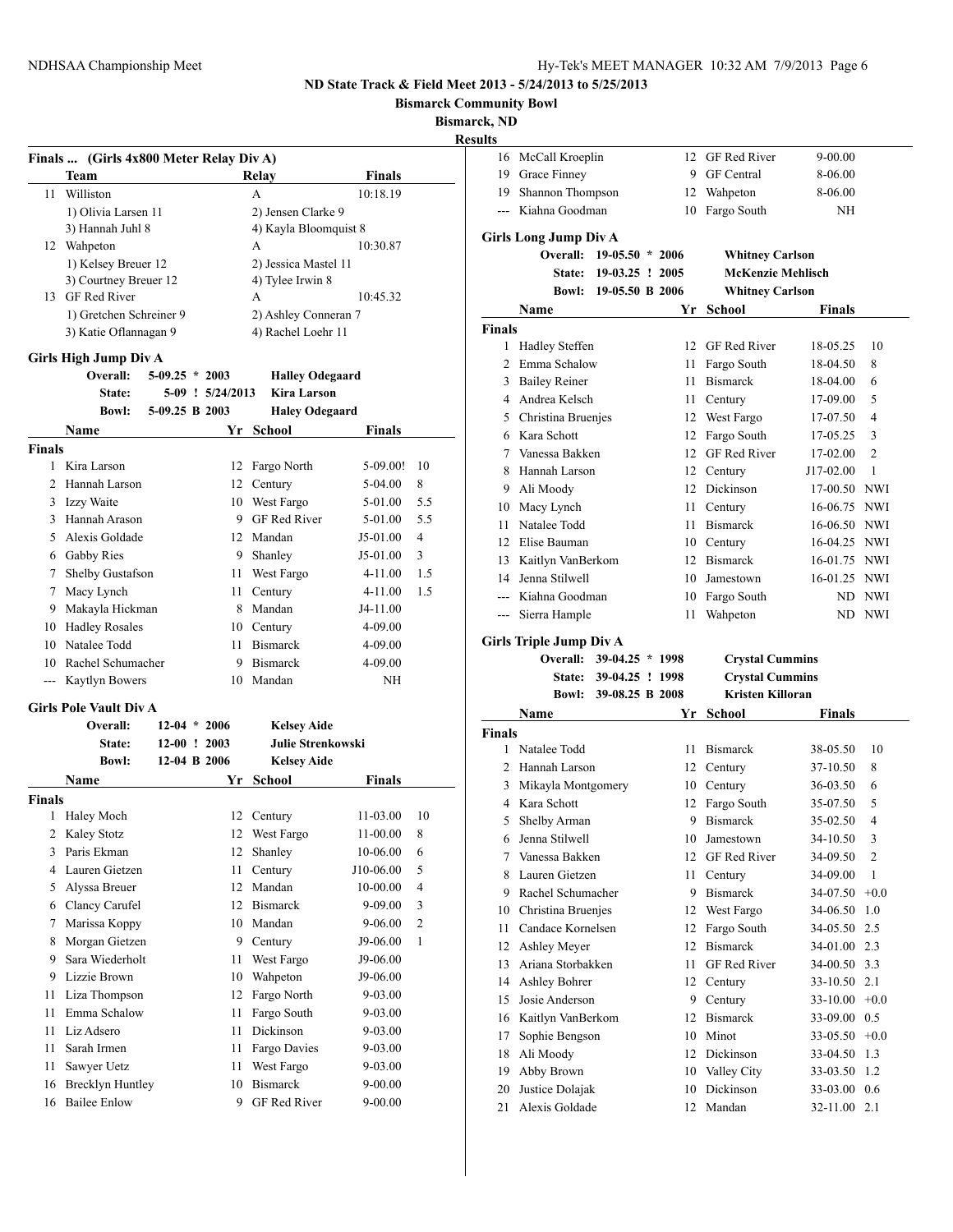**Bismarck Community Bowl**

**Bismarck, ND**

|                                                                                                                                                                                                                                                                                                                                                                                              | Finals  (Girls Triple Jump Div A)<br>Name |                   |    | Yr School               | Finals        |                |
|----------------------------------------------------------------------------------------------------------------------------------------------------------------------------------------------------------------------------------------------------------------------------------------------------------------------------------------------------------------------------------------------|-------------------------------------------|-------------------|----|-------------------------|---------------|----------------|
|                                                                                                                                                                                                                                                                                                                                                                                              | 22 Cassidy Wilhelm                        |                   | 10 | Century                 | 32-06.50 3.0  |                |
| 23                                                                                                                                                                                                                                                                                                                                                                                           | Shelby Gustafson                          |                   | 11 | West Fargo              | 31-11.00 1.0  |                |
|                                                                                                                                                                                                                                                                                                                                                                                              | <b>Girls Shot Put Div A</b>               |                   |    |                         |               |                |
|                                                                                                                                                                                                                                                                                                                                                                                              | Overall:                                  | $48-02.75 * 2001$ |    | <b>Briona Reynolds</b>  |               |                |
|                                                                                                                                                                                                                                                                                                                                                                                              | <b>State:</b>                             | 48-02.75 ! 2001   |    | <b>Briona Reynolds</b>  |               |                |
|                                                                                                                                                                                                                                                                                                                                                                                              | <b>Bowl:</b>                              | 48-02.75 B 2001   |    |                         |               |                |
|                                                                                                                                                                                                                                                                                                                                                                                              |                                           |                   |    | <b>Brionna Reynolds</b> |               |                |
| <b>Finals</b>                                                                                                                                                                                                                                                                                                                                                                                | Name                                      |                   | Yr | School                  | Finals        |                |
| 1                                                                                                                                                                                                                                                                                                                                                                                            | Maggie Schwarzkopf                        |                   |    | 10 Century              | 40-02.75      | 10             |
| 2                                                                                                                                                                                                                                                                                                                                                                                            | Kelsie Hall                               |                   | 11 | Century                 | 39-11.25      | 8              |
| 3                                                                                                                                                                                                                                                                                                                                                                                            | Whitney Perrin                            |                   |    | 10 Century              | 39-03.00      | 6              |
|                                                                                                                                                                                                                                                                                                                                                                                              | 4 Kat Reller                              |                   |    | 12 GF Central           | 39-00.25      | 5              |
| 5                                                                                                                                                                                                                                                                                                                                                                                            | Else Nelson                               |                   | 11 | Minot                   |               | 4              |
|                                                                                                                                                                                                                                                                                                                                                                                              |                                           |                   |    |                         | 38-07.00      |                |
|                                                                                                                                                                                                                                                                                                                                                                                              | 6 Keely Walker                            |                   |    | 9 West Fargo            | 38-00.50      | 3              |
| 7                                                                                                                                                                                                                                                                                                                                                                                            | Naomi Rust                                |                   |    | 12 Bismarck             | 37-10.25      | $\overline{2}$ |
| 8                                                                                                                                                                                                                                                                                                                                                                                            | Aubrey Molinari                           |                   |    | 9 Century               | J37-10.25     | 1              |
| 9                                                                                                                                                                                                                                                                                                                                                                                            | Katie Chase                               |                   |    | 12 Century              | 36-08.25      |                |
| 10                                                                                                                                                                                                                                                                                                                                                                                           | Sierra Vetter                             |                   |    | 9 Century               | 34-03.50      |                |
|                                                                                                                                                                                                                                                                                                                                                                                              | --- Akealy Moton                          |                   |    | 8 West Fargo            | ND            |                |
|                                                                                                                                                                                                                                                                                                                                                                                              | --- Shelby Larsen                         |                   |    | 9 West Fargo            | ND            |                |
| $\frac{1}{2} \frac{1}{2} \frac{1}{2} \frac{1}{2} \frac{1}{2} \frac{1}{2} \frac{1}{2} \frac{1}{2} \frac{1}{2} \frac{1}{2} \frac{1}{2} \frac{1}{2} \frac{1}{2} \frac{1}{2} \frac{1}{2} \frac{1}{2} \frac{1}{2} \frac{1}{2} \frac{1}{2} \frac{1}{2} \frac{1}{2} \frac{1}{2} \frac{1}{2} \frac{1}{2} \frac{1}{2} \frac{1}{2} \frac{1}{2} \frac{1}{2} \frac{1}{2} \frac{1}{2} \frac{1}{2} \frac{$ | Tonya VanDyke                             |                   |    | 12 Valley City          | ND            |                |
| ---                                                                                                                                                                                                                                                                                                                                                                                          | Jordyn Jossart                            |                   | 10 | Century                 | ND            |                |
| ---                                                                                                                                                                                                                                                                                                                                                                                          | Kim Fatland                               |                   | 12 | Wahpeton                | ND            |                |
|                                                                                                                                                                                                                                                                                                                                                                                              | <b>Girls Discus Throw Div A</b>           |                   |    |                         |               |                |
|                                                                                                                                                                                                                                                                                                                                                                                              | Overall:                                  | 172-00 * 1999     |    | <b>Briona Reynolds</b>  |               |                |
|                                                                                                                                                                                                                                                                                                                                                                                              | <b>State:</b>                             | 172-00 ! 1999     |    | <b>Briona Reynolds</b>  |               |                |
|                                                                                                                                                                                                                                                                                                                                                                                              | <b>Bowl:</b>                              | 173-10 B 1999     |    | <b>Brionna Reynolds</b> |               |                |
|                                                                                                                                                                                                                                                                                                                                                                                              | Name                                      |                   | Yr | School                  | Finals        |                |
| <b>Finals</b>                                                                                                                                                                                                                                                                                                                                                                                |                                           |                   |    |                         |               |                |
| 1                                                                                                                                                                                                                                                                                                                                                                                            | Kat Reller                                |                   | 12 | <b>GF</b> Central       | 131-09        | 10             |
| 2                                                                                                                                                                                                                                                                                                                                                                                            | Kelsie Hall                               |                   | 11 | Century                 | 129-02        | 8              |
| 3                                                                                                                                                                                                                                                                                                                                                                                            | MacKenzie Gleason                         |                   |    | 10 Minot                | 128-04        | 6              |
|                                                                                                                                                                                                                                                                                                                                                                                              | 4 Keely Walker                            |                   |    | 9 West Fargo            | 126-04        | 5              |
| 5                                                                                                                                                                                                                                                                                                                                                                                            | Naomi Rust                                |                   | 12 | <b>Bismarck</b>         | 123-09        | $\overline{4}$ |
| 6                                                                                                                                                                                                                                                                                                                                                                                            | Jessica Drady                             |                   | 10 | Minot                   | 118-08        | 3              |
| 7                                                                                                                                                                                                                                                                                                                                                                                            | Akealy Moton                              |                   | 8  | West Fargo              | 118-05        | 2              |
| 8                                                                                                                                                                                                                                                                                                                                                                                            | Whitney Perrin                            |                   | 10 | Century                 | 117-09        | 1              |
| 9                                                                                                                                                                                                                                                                                                                                                                                            | <b>Emily Svengen</b>                      |                   | 10 | Century                 | 116-07        |                |
| 10                                                                                                                                                                                                                                                                                                                                                                                           | Jordyn Jossart                            |                   | 10 | Century                 | 111-08        |                |
| 11                                                                                                                                                                                                                                                                                                                                                                                           | Katie Brandt                              |                   | 11 | Devils Lake             | 108-09        |                |
| 12                                                                                                                                                                                                                                                                                                                                                                                           | Cassidy Bush                              |                   |    | 12 GF Red River         | 106-11        |                |
| 13                                                                                                                                                                                                                                                                                                                                                                                           | Katie McCoy                               |                   |    | 10 GF Central           | 105-01        |                |
| 14                                                                                                                                                                                                                                                                                                                                                                                           | Maggie Schwarzkopf                        |                   | 10 | Century                 | 96-03         |                |
|                                                                                                                                                                                                                                                                                                                                                                                              |                                           |                   |    |                         |               |                |
|                                                                                                                                                                                                                                                                                                                                                                                              | <b>Girls Javelin Throw Div A</b>          |                   |    |                         |               |                |
|                                                                                                                                                                                                                                                                                                                                                                                              | Overall:                                  | $148-03 * 2002$   |    | <b>Katie Wilson</b>     |               |                |
|                                                                                                                                                                                                                                                                                                                                                                                              | <b>State:</b>                             | 148-03 ! 2002     |    | <b>Katie Wilson</b>     |               |                |
|                                                                                                                                                                                                                                                                                                                                                                                              | <b>Bowl:</b>                              | 145-10 B 2001     |    | Dana Olimb              |               |                |
|                                                                                                                                                                                                                                                                                                                                                                                              | Name                                      |                   | Yr | <b>School</b>           | <b>Finals</b> |                |
| <b>Finals</b>                                                                                                                                                                                                                                                                                                                                                                                | 1 Hannah Arason                           |                   | 9  | GF Red River            | 139-03        | 10             |
|                                                                                                                                                                                                                                                                                                                                                                                              |                                           |                   |    |                         |               |                |

|     | 2 Akealy Moton   | 8  | West Fargo          | 123-10    | 8              |  |
|-----|------------------|----|---------------------|-----------|----------------|--|
| 3   | Rachel Schroeder |    | 12 Dickinson        | 120-07    | 6              |  |
| 4   | Kassidy Lee      | 11 | Century             | 114-00    | 5              |  |
| 5   | Jessica Anderson |    | 12 Shanley          | 113-04    | 4              |  |
| 6   | Abby Grove       |    | 12 Dickinson        | 113-03    | 3              |  |
|     | Elli Strand      | 9  | <b>GF</b> Red River | 113-01    | $\overline{c}$ |  |
| 8   | Ellie Ripplinger |    | 12 GF Red River     | 109-09    | 1              |  |
| 9   | Jordyn Jossart   |    | 10 Century          | 104-09    |                |  |
| 10  | Kelsey Calhoun   | 9  | Dickinson           | 103-00    |                |  |
| 11  | Kat Reller       |    | 12 GF Central       | 98-07     |                |  |
|     | 12 Kelsey Breuer |    | 12 Wahpeton         | 98-03     |                |  |
| 13. | Jenna Stilwell   | 10 | Jamestown           | $93 - 03$ |                |  |
| --- | Lexi Lennon      | 12 | West Fargo          | ND        |                |  |
|     |                  |    |                     |           |                |  |

|     | Women - Div A - Team Rankings - 19 Events Scored |       |
|-----|--------------------------------------------------|-------|
| 1)  | Century                                          | 177.5 |
| 2)  | <b>Bismarck</b>                                  | 101   |
| 3)  | West Fargo                                       | 89    |
| 4)  | <b>GF Red River</b>                              | 57.5  |
| 5)  | Fargo North                                      | 56    |
| 6)  | Fargo South                                      | 52    |
| 7)  | Mandan                                           | 51    |
| 8)  | Jamestown                                        | 38    |
| 9)  | Minot                                            | 36    |
| 10) | Shanley                                          | 31    |
| 11) | <b>GF</b> Central                                | 23    |
| 12) | Fargo Davies                                     | 17    |
| 13) | Dickinson                                        | 9     |
| 14) | Wahpeton                                         | 3     |

|              | Women - Div B - Team Rankings - 19 Events Scored |     |
|--------------|--------------------------------------------------|-----|
| 1)           | Carrington                                       | 113 |
| $\mathbf{2}$ | Hazen                                            | 62  |
| 3)           | Watford City                                     | 60  |
| 4)           | Kindred                                          | 53  |
| 5)           | Maple Valley/Enderlin                            | 37  |
| 6)           | Lisbon                                           | 36  |
| 7)           | Rugby                                            | 32  |
| 8)           | Dickinson Trinity                                | 29  |
| 9)           | Mott-Regent                                      | 28  |
| 10)          | Thompson                                         | 23  |
| 11)          | Central Cass                                     | 22  |
| 11)          | Langdon/Munich                                   | 22  |
|              | 13) Nelson County                                | 17  |
| 14)          | Velva/Drake-Anamoose                             | 15  |
| 14)          | Oakes                                            | 15  |
| 14)          | Hillsboro/Central Valley                         | 15  |
| 17)          | Parshall                                         | 13  |
| 18)          | Shiloh Christian                                 | 12  |
| 18)          | Northern Cass                                    | 12  |
| 20)          | Southern McLean                                  | 11  |
| 21)          | Grafton                                          | 8   |
| 21)          | Fargo Oak Grove                                  | 8   |
| 21)          | Williams County                                  | 8   |
| 24)          | <b>Bowman County</b>                             | 7   |
| 24)          | Hettinger/Scranton                               | 7   |
| 26)          | Rolette/Wolford                                  | 6   |